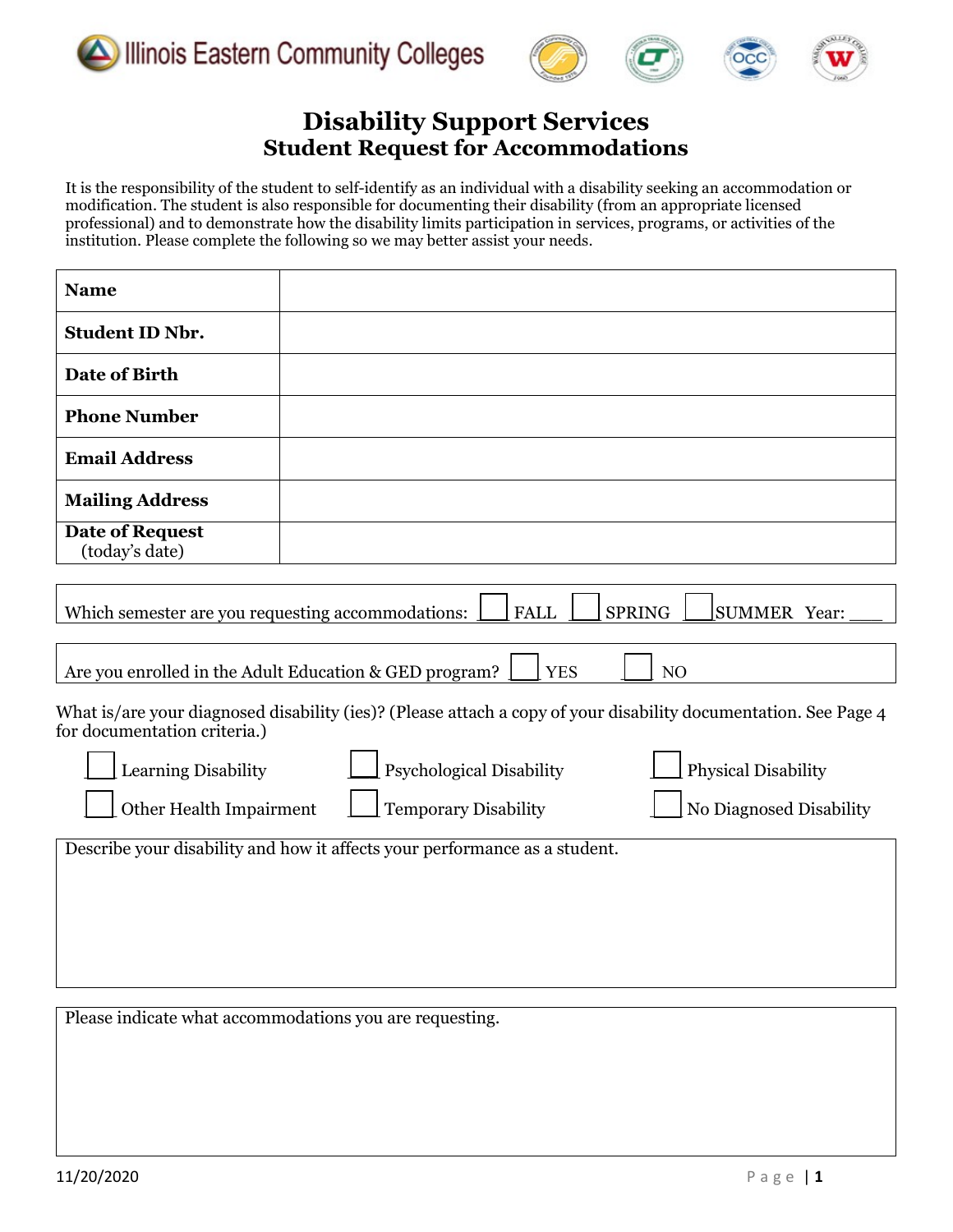| Do you require accessible furniture in your classrooms?                                                                | <b>YES</b> | NO              |  |  |  |
|------------------------------------------------------------------------------------------------------------------------|------------|-----------------|--|--|--|
| Adjustable tables?                                                                                                     | <b>YES</b> | N <sub>O</sub>  |  |  |  |
| Armless chairs?                                                                                                        | <b>YES</b> | N <sub>O</sub>  |  |  |  |
| Which buildings and rooms will you need accessible furniture?                                                          |            |                 |  |  |  |
|                                                                                                                        |            |                 |  |  |  |
| Please indicate if you intend to utilize any of the following while at this institution. These accommodations may take |            |                 |  |  |  |
| up to 60 days to approve & arrange. Please see the ADA Coordinator immediately to discuss arrangements.                |            |                 |  |  |  |
| Absence Verification                                                                                                   | <b>YES</b> | NO <sub>1</sub> |  |  |  |
| Sign Language Interpreter                                                                                              | <b>YES</b> | N <sub>O</sub>  |  |  |  |
| Assistive Technology (text-to-speech, screen reading, etc)                                                             | <b>YES</b> | N <sub>O</sub>  |  |  |  |
| Captioning                                                                                                             | <b>YES</b> | N <sub>O</sub>  |  |  |  |
| <b>Alternative Textbook Format</b>                                                                                     | <b>YES</b> | N <sub>O</sub>  |  |  |  |
| Service Animal                                                                                                         | <b>YES</b> | N <sub>O</sub>  |  |  |  |
| <b>Braille Texts</b>                                                                                                   | <b>YES</b> | N <sub>O</sub>  |  |  |  |
| <b>Magnification Tools</b>                                                                                             | <b>YES</b> | NO <sub>1</sub> |  |  |  |
| Mobility Aid (scooter, wheelchair, etc)                                                                                | <b>YES</b> | N <sub>O</sub>  |  |  |  |
|                                                                                                                        |            |                 |  |  |  |

### **Background Information:**

Did you receive special education instruction during high school? If so, please describe.

Did you receive special accommodations at a previous college? If so, what accommodations did you use?

Are you receiving help from a community service agency? (e.g. DRS, DEFS, WIOA?)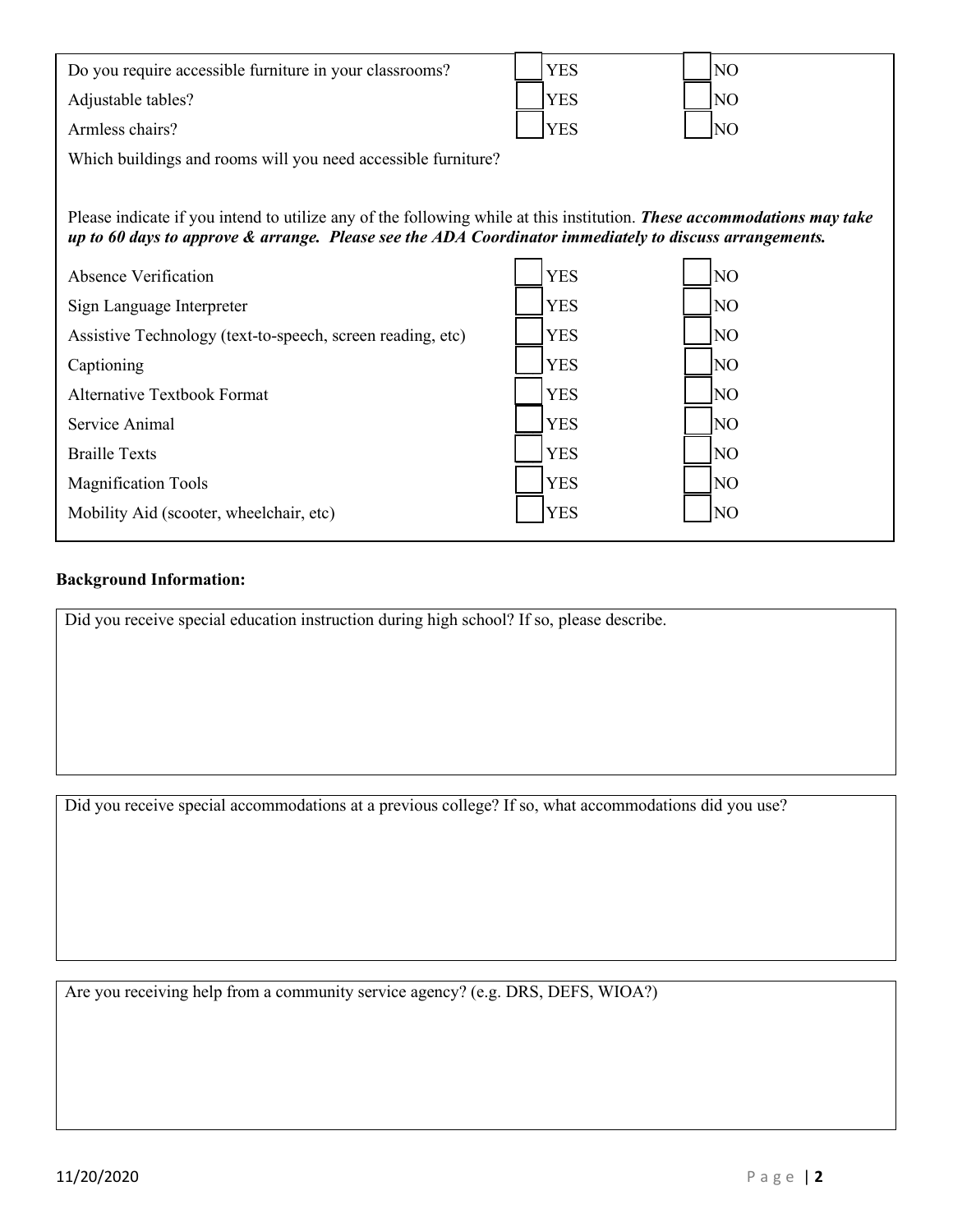| Have you used assistive technology? (closed captioning, hearing aids, mobility aids, software, etc.) If so, please list the |  |  |
|-----------------------------------------------------------------------------------------------------------------------------|--|--|
| assistive technology you've used.                                                                                           |  |  |

| Is there anything additional you would like us to know?        |
|----------------------------------------------------------------|
|                                                                |
|                                                                |
|                                                                |
|                                                                |
|                                                                |
| <b>Other Information:</b>                                      |
| <b>YES</b><br>NO<br>Is this your first time attending college? |
| <b>YES</b><br>Are you employed?<br>NO<br>Hours per week:       |
| What is your academic goal at IECC?                            |
|                                                                |
|                                                                |
|                                                                |
|                                                                |
|                                                                |
| What is your career goal?                                      |
|                                                                |
|                                                                |
|                                                                |

#### **Instructor Notification & Release of Information**

Once your accommodation request has been approved, it is your responsibility to inform and discuss the accommodations with your instructors each semester. An "Accommodation Letter to Faculty/Staff" will be available for you from your ADA Coordinator to take to each of your instructors, as applicable. Your signature below indicates you agree the ADA Coordinator may speak to your instructors and other college staff to arrange appropriate services and accommodations for your classes. This release is in effect until graduation.

Student Signature \_\_\_\_\_\_\_\_\_\_\_\_\_\_\_\_\_\_\_\_\_\_\_\_\_\_\_\_\_\_\_\_\_\_\_\_\_\_\_ Date \_\_\_\_\_\_\_\_\_\_\_\_\_\_\_\_\_\_\_

\_\_\_\_\_\_\_ Number of letters needed. (How many classes are you enrolled in?)

*Please submit this request, along with a copy of your disability documentation, to the ADA Coordinator at your college of attendance. Upon receipt of all necessary documents, the ADA Coordinator will provide a written response within 7 days.*